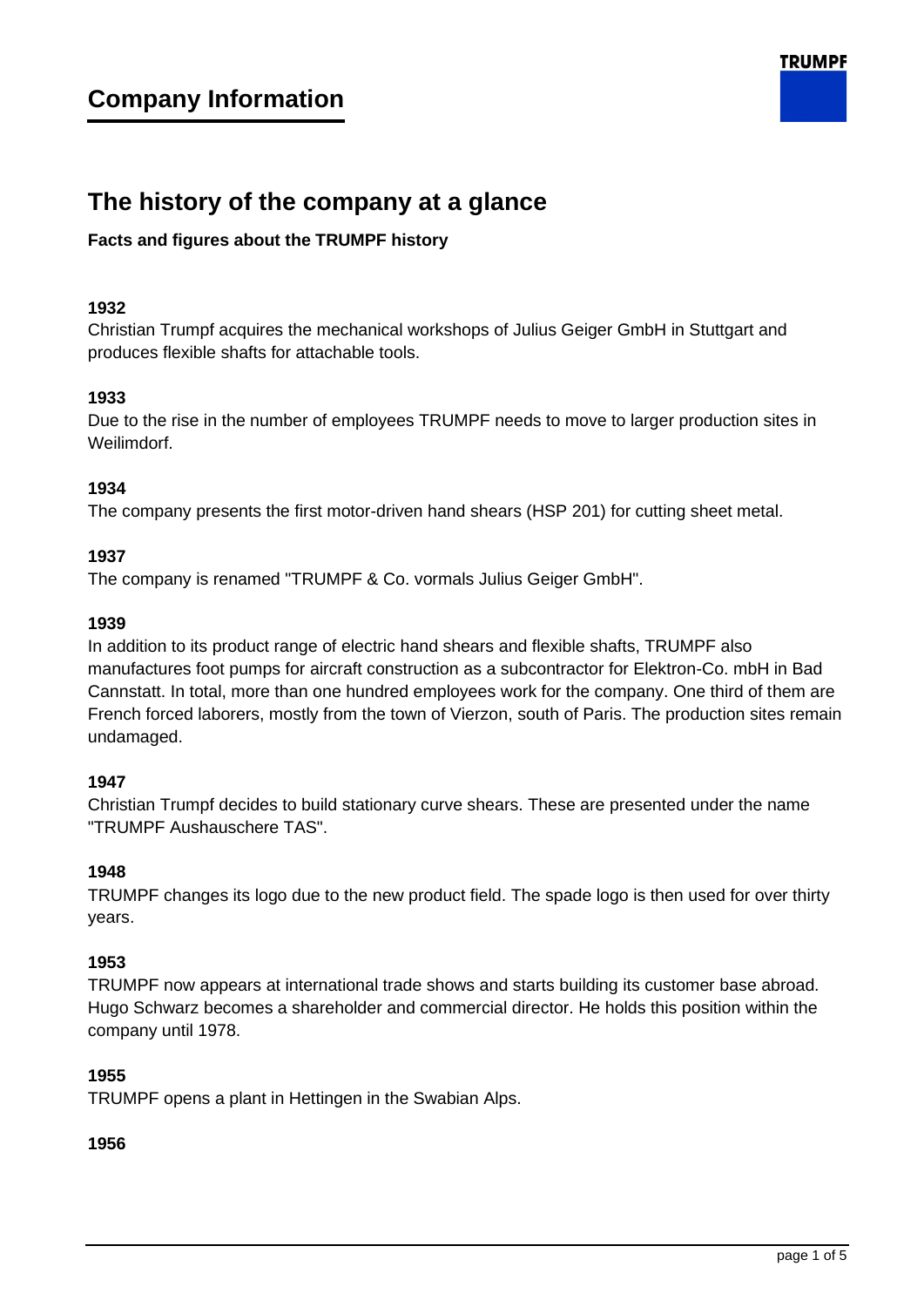Berthold Leibinger begins an experimental diploma thesis at TRUMPF and deals with improving the cutting process for curve shears.

## **1957**

TRUMPF patents the coordinate guide for sheets: It is the starting point for the NC control, which will soon be used on all machine tools.

#### **1961**

Berthold Leibinger becomes head of the engineering department. The company has 325 employees and generates a turnover of DM 11 million.

#### **1963**

The first foreign subsidiary is founded in Zug, Switzerland, in 1963, and is quickly followed by the subsidiary in Farmington, CT, USA in 1969.

The first TRUMPF TKF 100 beveler is built.

#### **1967**

With the TRUMATIC 20, TRUMPF presents the first sheet metal processing machine with numerical continuous path control.

#### **1972**

TRUMPF relocates to Ditzingen as the production conditions and transport infrastructure in Stuttgart-Weilimdorf are no longer suitable for the company. Berthold Leibinger and Hugo Schwarz acquire the shares from Christian Trumpf and are sole shareholders of TRUMPF. There are 800 employees working for TRUMPF. The company generates a turnover of DM 73 million.

#### **1978**

Berthold Leibinger, the new Chairman of the Managing Board of TRUMPF, returns from a study trip around the USA with a special item of luggage – a CO2 laser. In the same year, TRUMPF founds its subsidiary in Yokohama, Japan.

#### **1979**

TRUMPF enters the world of laser technology. The company presents the first TRUMATIC 180 LASERPRESS combination punch laser machine. The beam sources are CO2 lasers with a power of 500 and 700 W from the USA.

#### **1985**

In 1985, TRUMPF gets a new logo. The company has 1,500 employees and generates a turnover of just under DM 300 million.

TRUMPF showcases itself as a laser manufacturer with the first self-developed and produced CO2 laser, the TRUMPF LASER TLF 1000.

**TRUMPF**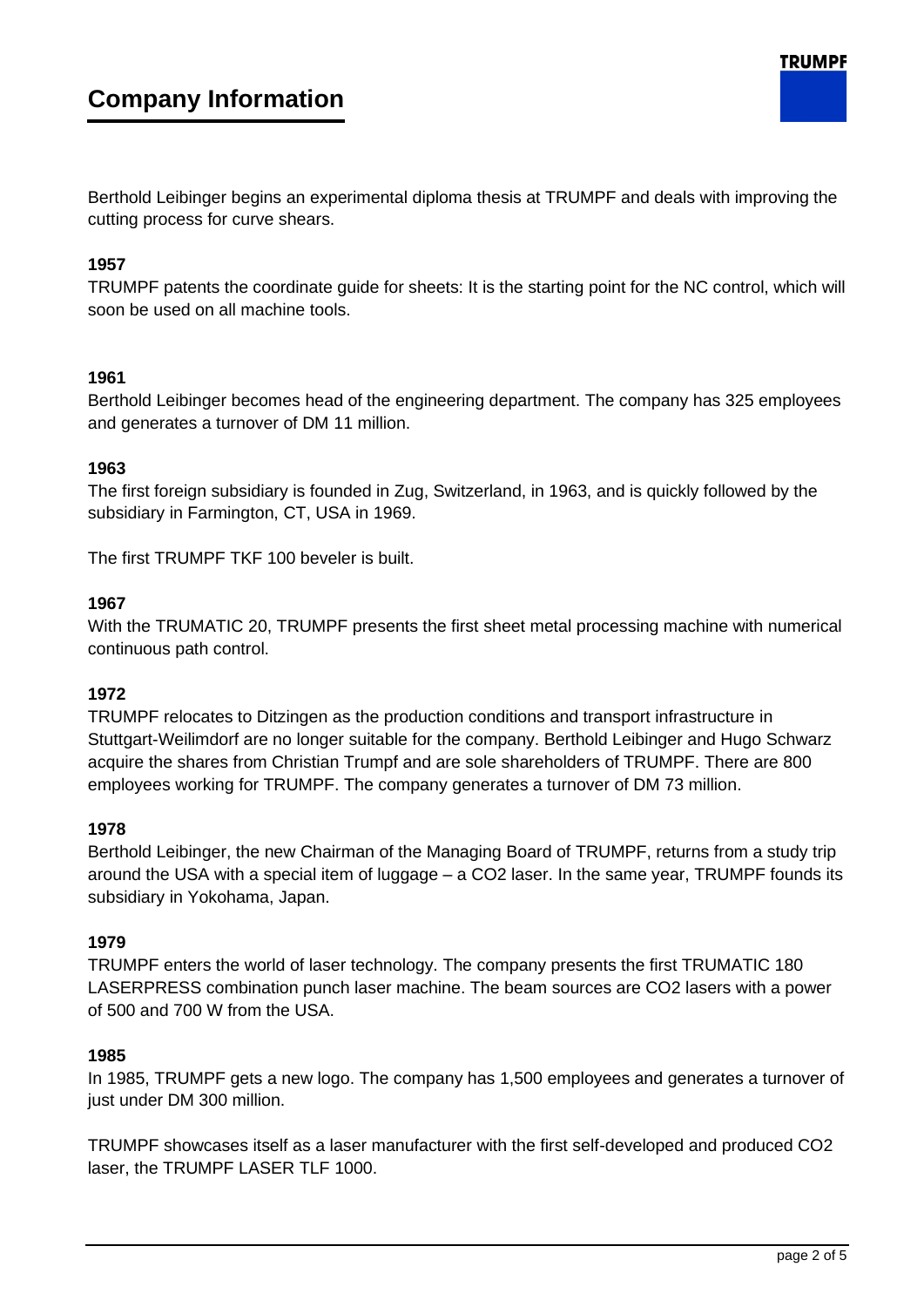# **1987**

TRUMPF unveils another innovation in this sector – the TRUMATIC L 3000 flatbed laser machine with flying optics.

# **1989**

At the EMO in Hanover, the first "folded" laser is presented in a TRUMATIC 240 LASERPRESS.

# **1990**

Collaboration between HÜTTINGER and TRUMPF began in 1986, and developed so well over the years that in 1990 TRUMPF acquired a majority share of HÜTTINGER.

# **1992**

In 1991, "Sächsische Werkzeug- und Sondermaschinen GmbH", managed by the Treuhandanstalt Berlin, begins production of loading equipment for TRUMPF. In 1992, the company is privatised as a subsidiary of the TRUMPF Group.

# **1998**

A new laser factory is inaugurated at the headquarters in Ditzingen, which underlines TRUMPF's faith in Germany as a production location.

## **2003**

Opening of the new Sales and Service Centre at the site in Ditzingen. The company presents the world's first prototype of a disk laser with 4 kW laser power.

# **2005**

Dr Nicola Leibinger-Kammüller becomes President and Chairwoman of the Managing Board, with Berthold Leibinger becoming Chairman of the Supervisory Board.

## **2009**

TRUMPF presents the first highly brilliant multi-kilowatt industrial laser with high-performance laser diodes as a direct beam source. Opening of the R&D Centre for machine tools, as well as the Laser Technology Centre in Ditzingen.

## **2011**

The new "work alliance" for the TRUMPF sites in Germany is presented. At its core is a highly flexible working time model considering the employees' specific needs in the different phases of their lives, thus going far beyond standard working time agreements.

## **2012**

On 31 December 2012, Professor Berthold Leibinger steps down as Chairman of the Supervisory Board of the TRUMPF Group for age-related reasons. The Supervisory Board of the company chooses Dr. Jürgen Hambrecht, previous CEO of BASF SE, as his successor.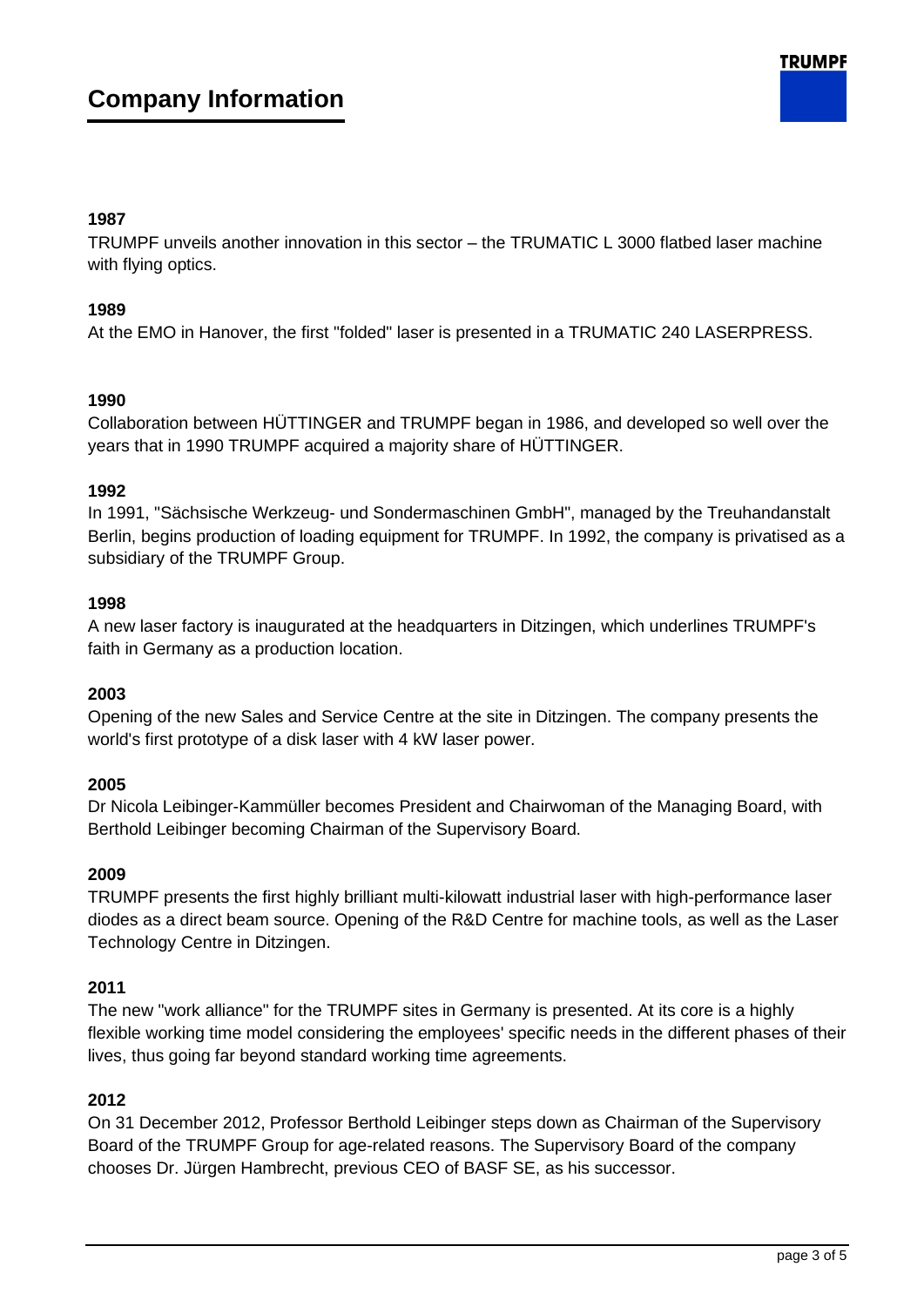# **2013**

TRUMPF expands its development headquarters for solid-state lasers in Schramberg to include a new R&D centre, thus adding 6,200 square metres of floor space to the company site.

For their entry "Production with light flashes – ultrashort pulse lasers for industrial mass production", researchers from TRUMPF, Bosch and the University of Jena are awarded the prestigious German Future Prize from the German Federal President.

TRUMPF acquires a majority share of the Chinese machine tool manufacturer JYF.

# **2014**

Foundation of the TRUMPF Bank.

## **2015**

With EHT Werkzeugmaschinen GmbH in Teningen, Breisgau, TRUMPF takes over one of the oldest companies in Germany. Foundation of Additive Manufacturing.

## **2016**

With the new work alliance, TRUMPF responds to the challenges of the future such as dynamic brand development, digital change and the need for more individuality.

## **2017**

On 2017-07-01, TRUMPF re-organized its Group management. Heinz-Jürgen Prokop (CEO Machine Tools ) and Christian Schmitz (CEO Laser Technology) entered the most important executive committee in the company. Peter Leibinger became the company's Chief Technology Officer and Mathias Kammueller, its Chief Digital Officer. Lars Gruenert, as the Chief Financial Officer, remains responsible for the company finances. In addition to her function as CEO and Managing Partner, Nicola Leibinger-Kammueller took on the role of Labor Director.

In September of 2017, TRUMPF opened its Smart Factory in Chicago, a technology center for Industry 4.0 solutions which works exclusively with digitally networked production processes.

## **2019**

TRUMPF opens a company day care center in May 2019 at its head office in Ditzingen. A total of 70 children can be cared for in the 13,000 square foot building.

## **2020**

German Federal President Frank-Walter Steinmeier awards his technology and innovation prize to the research team led by Dr. Michael Kösters, TRUMPF Lasersystems for Semiconductor Manufacturing, Dr. Peter Kürz, ZEISS Semiconductor Manufacturing Technology (SMT) division,